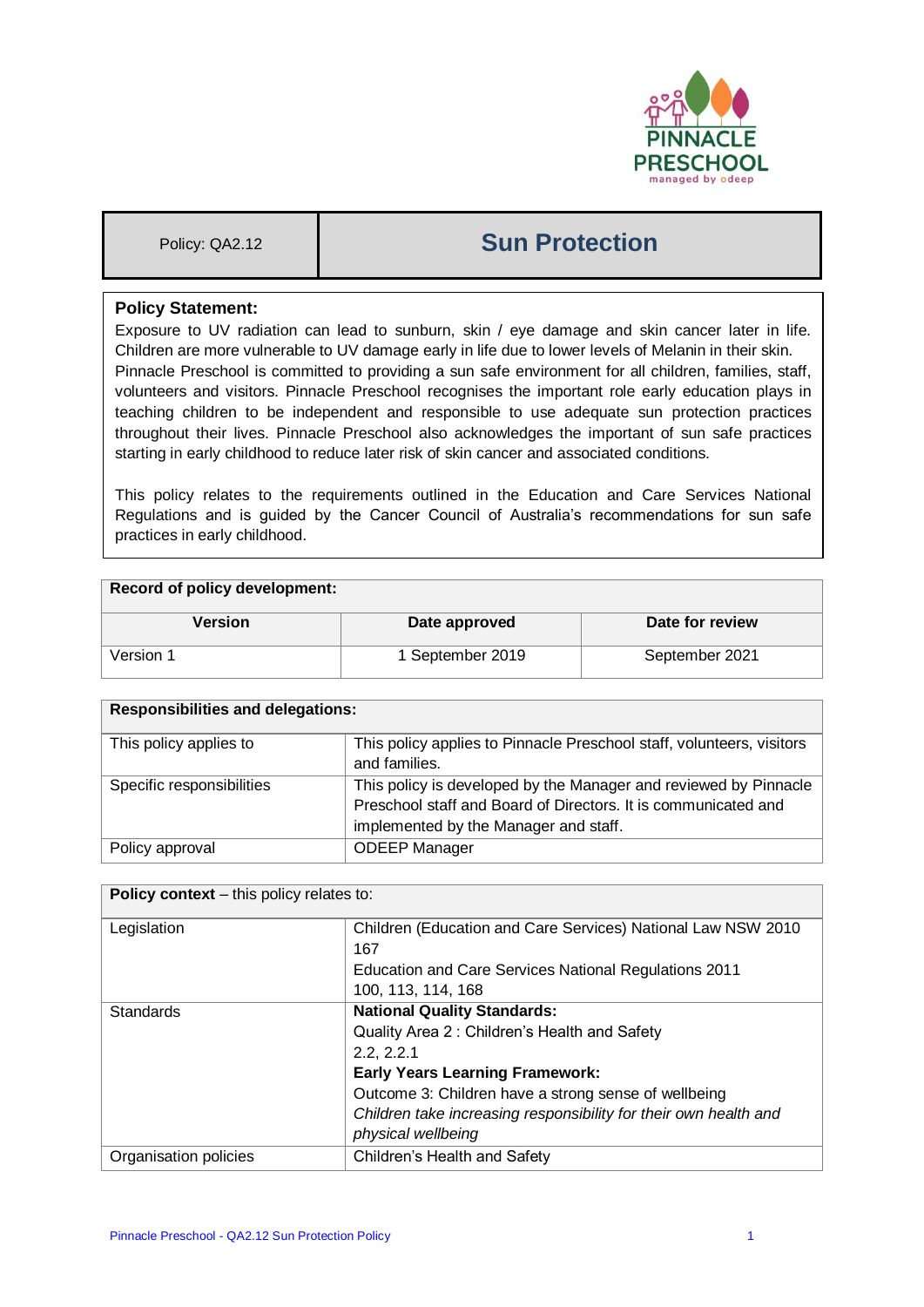

Pinnacle Preschool Sunscreen checklist

## **Procedures:**

#### **Pinnacle Preschool Management:**

- Pinnacle Preschool management and the Board of Directors are responsible for providing adequate shade and shelter in the outdoor area. This shade will be regularly reviewed and maintained as necessary.
- Pinnacle Preschool will maintain a 'no hat, no play' policy for the outdoor environment when the UV factor is over 3. An alternate play space will be provided for these children.
- A broad spectrum, 50+ SPF sunscreen will be provided by management of Pinnacle Preschool and accessible for use by children, families, educators, visitors and volunteers. Pinnacle Preschool Staff will monitor the sunscreen's expiration date as part of the Pinnacle Preschool First Aid three monthly checks.
- Sun protection practices, information and appropriate resources will be included in preschool newsletters, on the Facebook page, website and as printed information in the physical environment.

#### **Pinnacle Preschool staff:**

- Pinnacle Preschool Staff will incorporate sun protection information in the preschool environment and in the preschool program. Children will be given the opportunity to learn the principles of being independently sun safe and these practices will be role modelled by educators on a daily basis.
- Pinnacle Preschool staff, authorised visitors and volunteers will be required to wear a broad brimmed hat, broad spectrum sunscreen with a SPF 50+ rating, seek shade and wear sunglasses when practical.
- A sunscreen station will be provided within the preschool classroom where families and educators can assist children to apply their own sunscreen. A mirror, tissues and bin will be provided.
- The availability of shade and shelter will be considered by Pinnacle Preschool Staff when planning any outdoor activity. The Sun Smart UV Levels Widget will be used, on the Cancer Council or Sun Smart website, to ascertain the UV level and full sun protection methods will be utilised when the UV factor is over 3.
- Pinnacle Preschool staff will place learning experiences in shaded areas whenever possible.

#### **Pinnacle Preschool families:**

- On enrolment at Pinnacle Preschool, families will be provided with access to the Sun Protection Policy and agree to purchase or provide a sun safe, broad brimmed hat each day for their child, sunglasses if desired and supply appropriate clothing for their child to protect as much skin as possible from the sun.
- Families will be required to assist their child with the first application of sunscreen when the UV levels are above three. Families will be informed of this procedure on enrolment. In the cooler months, where the UV level is below 3, the preschool will notify parents if sunscreen is not required for outdoor play.